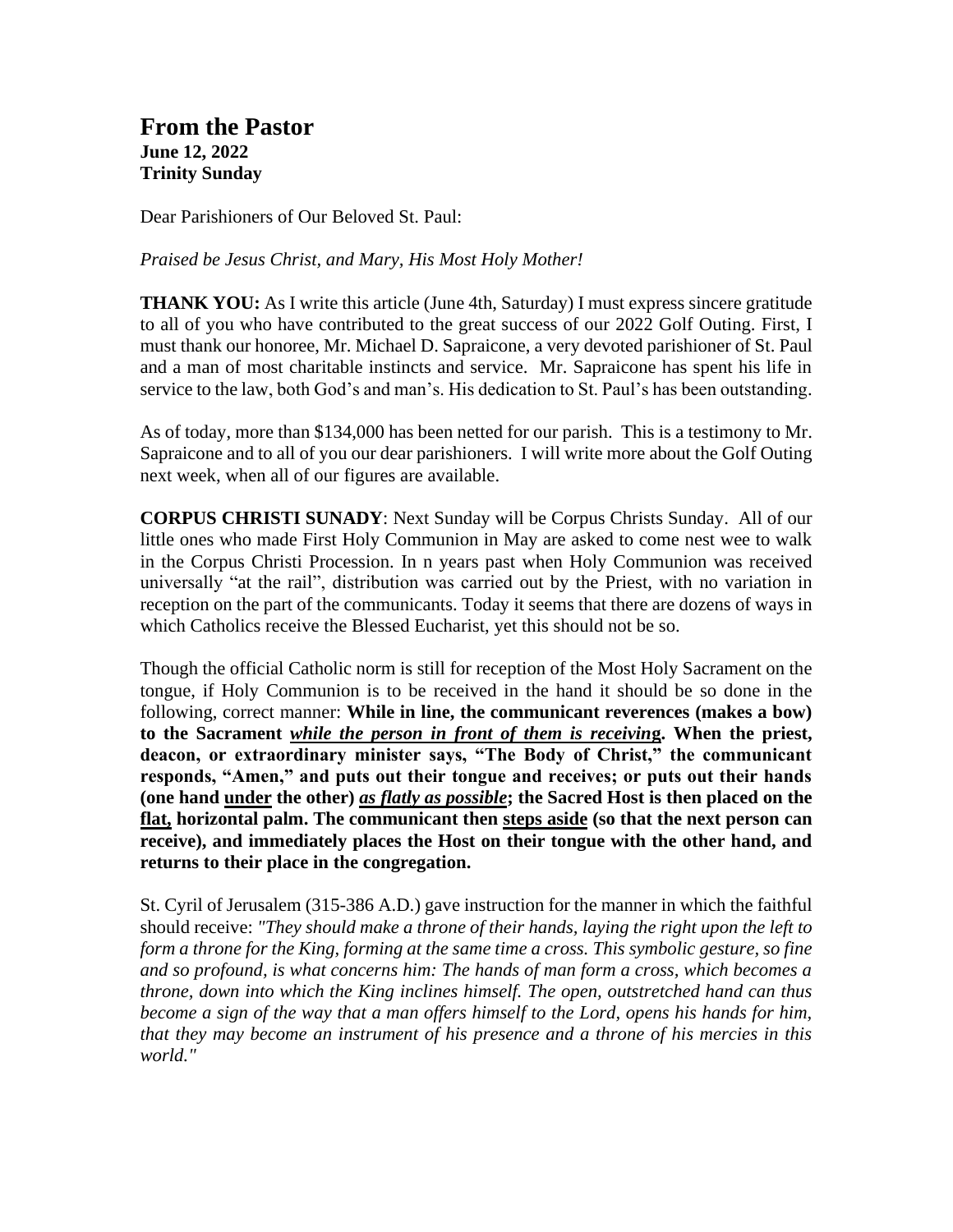Presenting oneself to receive with hands that are curled, cupped, held down low to the body; held side-by-side and/or with open fingers… make it difficult for the one distributing to therein place the Sacred Body of our Lord. It also increases the danger of the Sacred Host falling to the floor. Please also remember that no communicant should ever "pluck" the Host themselves from the fingers of the one distributing.

One is never required or forced to receive our Lord in the Holy Eucharist (except for making one's Easter Duty, in the state of grace); so if one is unsure as to whether they should present themselves or not in the Communion procession, it is probably best to err on the side of not receiving. The inside front cover of the missalette/hymnal has a useful guideline issued by the U. S. Bishops for the reception of Communion in the Catholic Church. (And no one should *ever* be chewing gum in church if they intend to receive Holy Communion.)

Unfortunately, I have experienced numerous abuses in the reception of Holy Communion. *Occasionally, parishioners find Hosts in the pews or on the floor!!! Please, please, please* be vigilant! Should you see someone not consume the Holy Eucharist, immediately alert the priest or deacon; or you may even take the Host back from them yourself and bring it to the priest. This is a very serious issue.

We cannot be too wary of abuses that can occur, either through ignorance or with evil intentions. Truly, there are practitioners of devil worship and of the occult who seek to obtain the Sacred Body of our Lord for use in so-called "black masses." The main goal of this heinous act is to commit desecration and blasphemy towards God. **The Holy Eucharist** *is* **the** *Real Presence of Jesus Christ.* Ironically, the demons understand this while many of the faithful do not. So when we come to receive Him into our souls, may our reverence, modest dress and demeanor, actions, and love be displayed accordingly.

**MASS MANERS:** As you know, due to the great love and generosity of many of our parishioners, we have undertaken an extensive renovation of our Church building. This beautiful Church will uplift our parishioners for years You may recall that during 2016, I wrote in this column each week explaining, the renovation and the rationale behind it. The finest architects in our country have worked on it, and, although not yet completed, we have had many visiting, bishops, priests, and architects visit. All have concurred that it is one of the most beautiful renovations ever accomplished on Long Island. Of course, as always, there will be a few critics, as there are critics in everything. Usually, such criticism is borne of an unfamiliarity of the nature and meaning of Church architecture and Sacred Art It is my fond prayer that the critical spirit, always instilled by the Evil One, will dissipate before the Beauty of Holiness. I will be writing about our various shrines and the statues of the saints. We should all be encouraged by the fact that so many bishops and priests have come to our Church to see it. Many have remarked that it is the most beautiful Church they have ever seem. The new curtain wall bathes the Church in light and finally allows all of us to clearly see the beautiful window of Our Lord, the same, yesterday, today and forever.